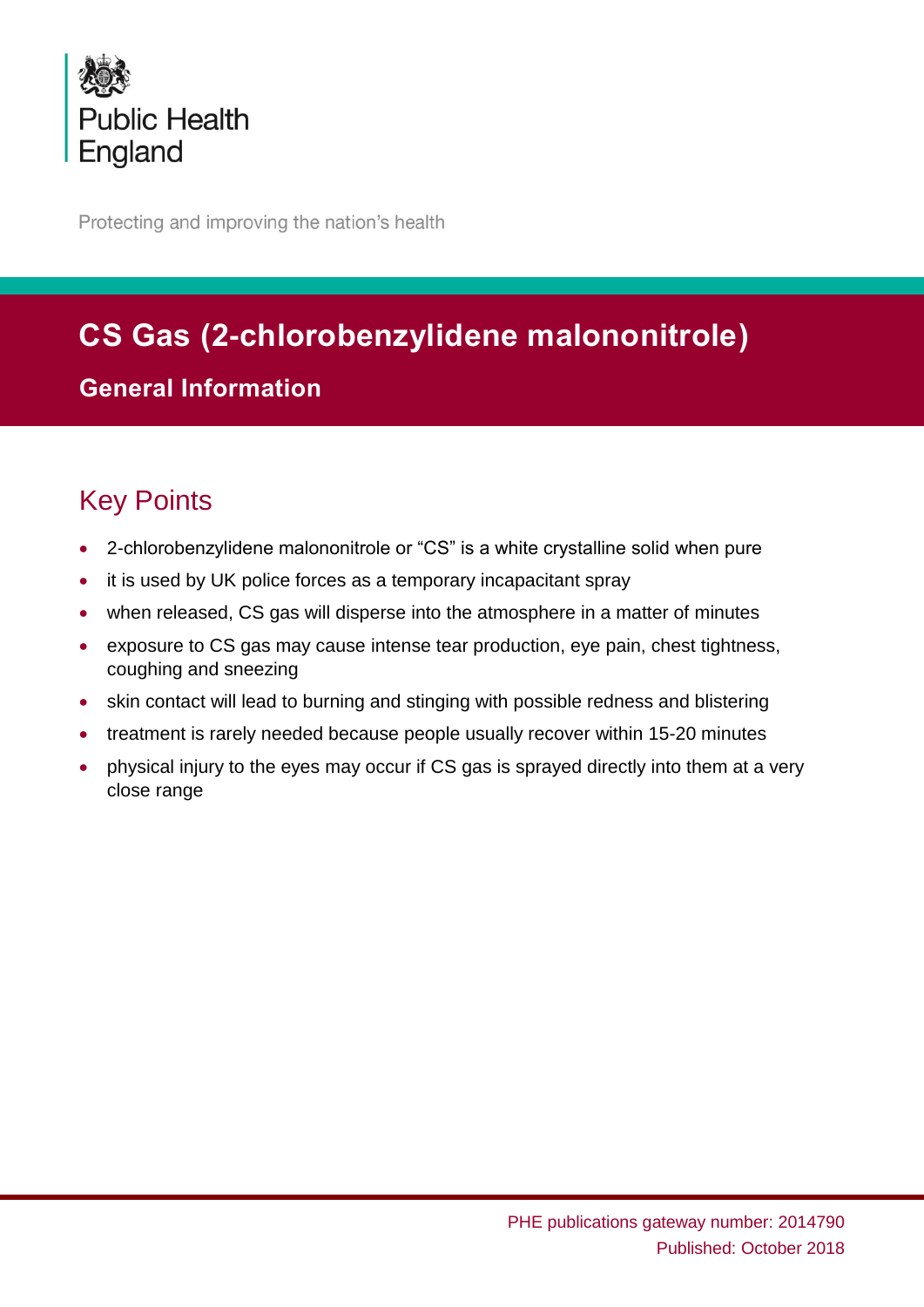## Public Health Questions

## What is CS gas and what is it used for?

2-chlorobenzylidene malononitrole or "CS" is a white crystalline solid when pure. The substance causes irritation in humans and is used by UK police forces as a temporary incapacitant spray to subdue persons who pose a risk to themselves and/or the police officers and others in the vicinity. It may be dispersed in a smoke cloud or dissolved into liquid (e.g. the solvent methyl iso-butyl ketone) to be used as a spray. The CS spray carried by some UK police forces contains 5% 2-chlorobenzylidene malononitrole. It is also used by the military in training operations and for testing gas masks.

These substances may be referred to as CS or tear spray/gas (not to be confused with PAVA spray which is also be referred to as tear spray/gas). In this document the use of the term "CS gas" is used to refer to any gasses or sprays containing 2-chlorobenzylidene malononitrole.

## How does CS gas get into the environment?

CS gas may be released during its use, or following an accident during storage, transport or disposal. When released, CS gas will disperse into the atmosphere in a matter of minutes.

### How might I be exposed to CS gas?

CS gas is released into the air via an aerosol spray or in smoke, exposure may occur by skin or eye contact or by breathing in the gas.

## If I am exposed to CS gas how might it affect my health?

The presence of CS gas in the environment does not always lead to exposure. In order for it to cause any adverse health effects you must come into contact with it. You may be exposed to CS gas by breathing it or by skin and eye contact with it. Following exposure to any chemical, the adverse health effects you may encounter depend on several factors, including the amount to which you are exposed (dose), the way you are exposed, the duration of exposure, the form of the chemical and if you were exposed to any other chemicals.

Exposure to CS gas may cause intense tear production, eye pain, chest tightness, coughing and sneezing. If ingested, a stinging or burning sensation in the mouth with increased salivation and vomiting may occur. Contact with the skin will lead to burning and stinging with possible redness and blistering. Treatment is rarely needed because people usually recover quickly (within 15-30 minutes) after a brief exposure.

Exposure to large amounts of CS gas (such as that following release of CS gas in a confined space) for a long time may result in lung damage. Physical injury to the eyes may occur if CS gas is sprayed directly into them at a very close range.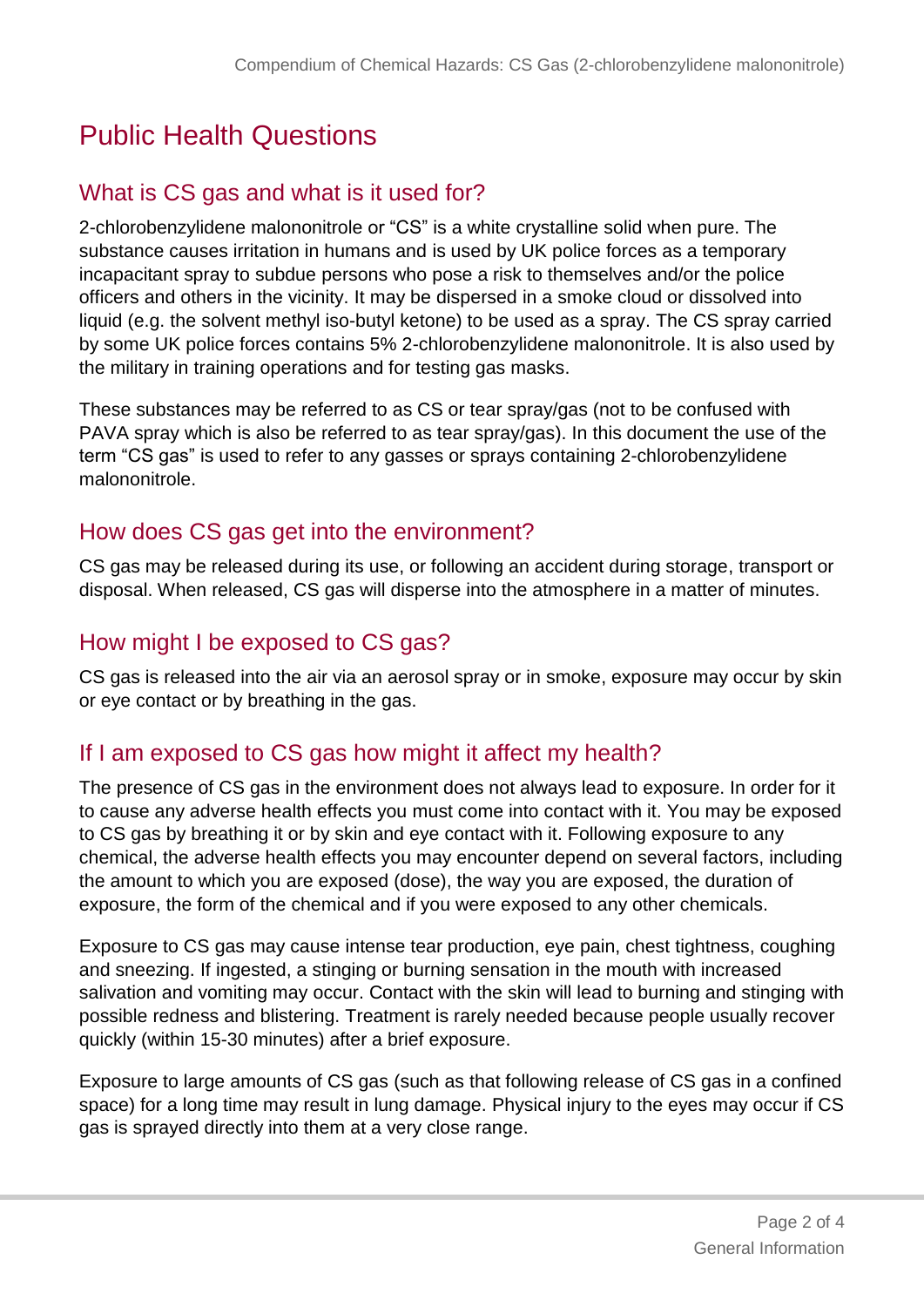### Can CS gas cause cancer?

CS gas is not thought to cause cancer in humans.

#### Does CS gas affect pregnancy or the unborn child?

The limited available data suggests that exposure to CS gas following its use by police forces is not associated with harm to the unborn child.

### How might CS gas affect children?

The effect of CS gas on children is likely to be the same as for adults.

#### Are certain groups more vulnerable to the harmful effects of CS gas?

People with existing diseases of the lungs or airways may be more sensitive to the effects of CS gas.

#### What should I do if I am exposed to CS gas?

Please see below for initial advice following exposure to CS gas:

You should remove yourself from any confined space. CS gas will disperse in fresh air in a few minutes. Complete recovery should be rapid (15-30 minutes). Do not rub your eyes as this may make symptoms worse. Do not wash the skin as using water immediately after exposure may make symptoms worse by spreading CS around the body.

Please see below for advice if symptoms persist for longer than 30 minutes:

If you have got CS gas on your skin, remove soiled clothing (not over the head), wash the affected area with lukewarm water and soap for at least 10 – 15 minutes and seek medical advice.

If you have got CS gas in your eyes, remove contact lenses, irrigate the affected eye with lukewarm water for at least 10 – 15 minutes and seek medical advice.

If you have inhaled CS gas and symptoms persist for longer than 30 minutes, seek medical advice.

#### Additional sources of information

NHS Choices – Poisoning:<http://www.nhs.uk/Conditions/Poisoning/Pages/Introduction.aspx>

UKTIS. Best Use of Medicines in Pregnancy<http://www.medicinesinpregnancy.org/>